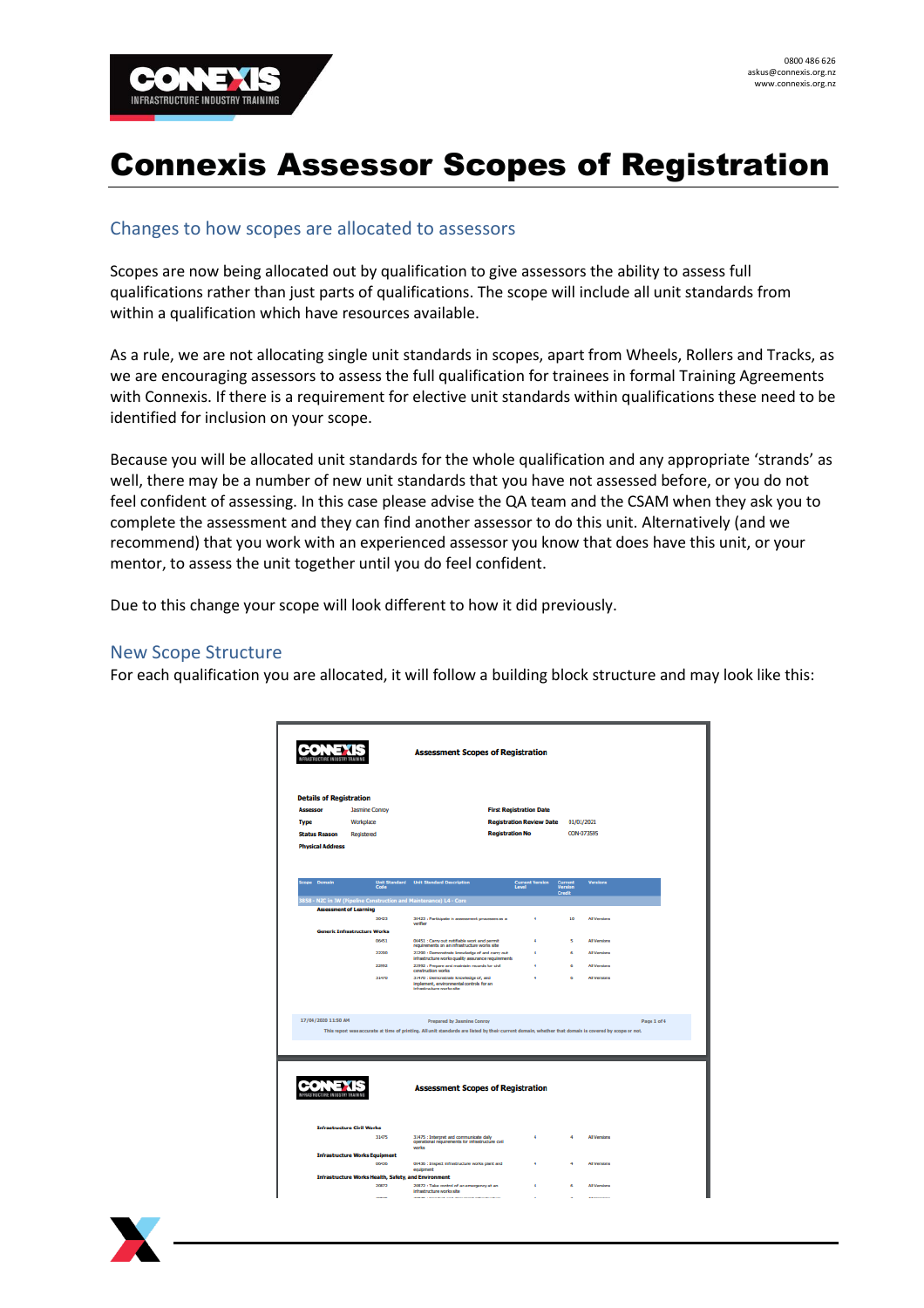Each qualification will start with a core, in this example we can see that in the Core, the domain and the unit standards that the core of the scope covers, try and think of this as the base of the qualification:

| Scope Domain | Code                                                               | <b>Unit Standard</b> Unit Standard Description                                                                 | <b>Current Version</b><br>Level | <b>Current</b><br><b>Version</b><br><b>Credit</b> | <b>Versions</b>     |
|--------------|--------------------------------------------------------------------|----------------------------------------------------------------------------------------------------------------|---------------------------------|---------------------------------------------------|---------------------|
|              | 3858 - NZC in IW (Pipeline Construction and Maintenance) L4 - Core |                                                                                                                |                                 |                                                   |                     |
|              | <b>Assessment of Learning</b>                                      |                                                                                                                |                                 |                                                   |                     |
|              | 30423                                                              | 30423 : Participate in assessment processes as a<br>verifier                                                   | 4                               | 10                                                | <b>All Versions</b> |
|              | <b>Generic Infrastructure Works</b>                                |                                                                                                                |                                 |                                                   |                     |
|              | 06451                                                              | 06451 : Carry out notifiable work and permit<br>requirements on an infrastructure works site                   | 4                               | 5                                                 | <b>All Versions</b> |
|              | 22290                                                              | 22290 : Demonstrate knowledge of and carry out<br>infrastructure works quality assurance requirements          | 4                               | 6                                                 | <b>All Versions</b> |
|              | 22992                                                              | 22992 : Prepare and maintain records for civil<br>construction works                                           | 4                               | 6                                                 | <b>All Versions</b> |
|              | 31470                                                              | 31470 : Demonstrate knowledge of, and<br>implement, environmental controls for an<br>infrastructure works site | 4                               | 6                                                 | <b>All Versions</b> |

Page 1 of 4 17/04/2020 11:50 AM **Prepared by Jasmine Conroy** 

This report was accurate at time of printing. All unit standards are listed by their current domain, whether that domain is covered by scope or not.



## **Assessment Scopes of Registration**

| <b>Infrastructure Civil Works</b>                           |       |                                                                                                                    |   |    |                     |  |  |
|-------------------------------------------------------------|-------|--------------------------------------------------------------------------------------------------------------------|---|----|---------------------|--|--|
|                                                             | 31475 | 31475 : Interpret and communicate daily<br>operational requirements for infrastructure civil<br>works              | 4 | 4  | <b>All Versions</b> |  |  |
| <b>Infrastructure Works Equipment</b>                       |       |                                                                                                                    |   |    |                     |  |  |
|                                                             | 06436 | 06436 : Inspect infrastructure works plant and<br>equipment                                                        | 4 | 4  | <b>All Versions</b> |  |  |
| <b>Infrastructure Works Health, Safety, and Environment</b> |       |                                                                                                                    |   |    |                     |  |  |
|                                                             | 20872 | 20872 : Take control of an emergency at an<br>infrastructure works site                                            | 4 | 6  | <b>All Versions</b> |  |  |
|                                                             | 20876 | 20876 : Conduct and document infrastructure<br>works health and safety meetings                                    | 4 | 3  | <b>All Versions</b> |  |  |
| <b>Infrastructure Works Supervision</b>                     |       |                                                                                                                    |   |    |                     |  |  |
|                                                             | 26780 | 26780 : Determine, issue, and monitor resources<br>for daily activities on an infrastructure works site            | 4 | 10 | <b>All Versions</b> |  |  |
|                                                             | 26781 | 26781 : Identify and liaise with people affected by<br>activities at an infrastructure works site                  | 4 | 3  | <b>All Versions</b> |  |  |
|                                                             | 26783 | 26783 : Organise the supply and storage of<br>materials for an infrastructure works site                           | 4 | 5  | <b>All Versions</b> |  |  |
| <b>Infrastructure Works Utilities</b>                       |       |                                                                                                                    |   |    |                     |  |  |
|                                                             | 31515 | 31515 : Carry out pipeline construction or<br>maintenance preparation and service location                         | 4 | 5  | <b>All Versions</b> |  |  |
|                                                             | 31516 | 31516 : Carry out excavation and post-excavation<br>reinstatement work for pipeline construction or<br>maintenance | 4 | 10 | <b>All Versions</b> |  |  |
|                                                             | 31517 | 31517 : Demonstrate knowledge of and select<br>pipes and fittings for pipeline construction and<br>maintenance     | 4 | 5  | <b>All Versions</b> |  |  |
|                                                             | 31518 | 31518 : Demonstrate knowledge of and select<br>methods for pipeline construction and maintenance                   | 4 | 10 | <b>All Versions</b> |  |  |
|                                                             | 31519 | 31519 : Demonstrate knowledge of stakeholder<br>engagement for pipeline construction and<br>maintenance projects   | 4 | 8  | <b>All Versions</b> |  |  |